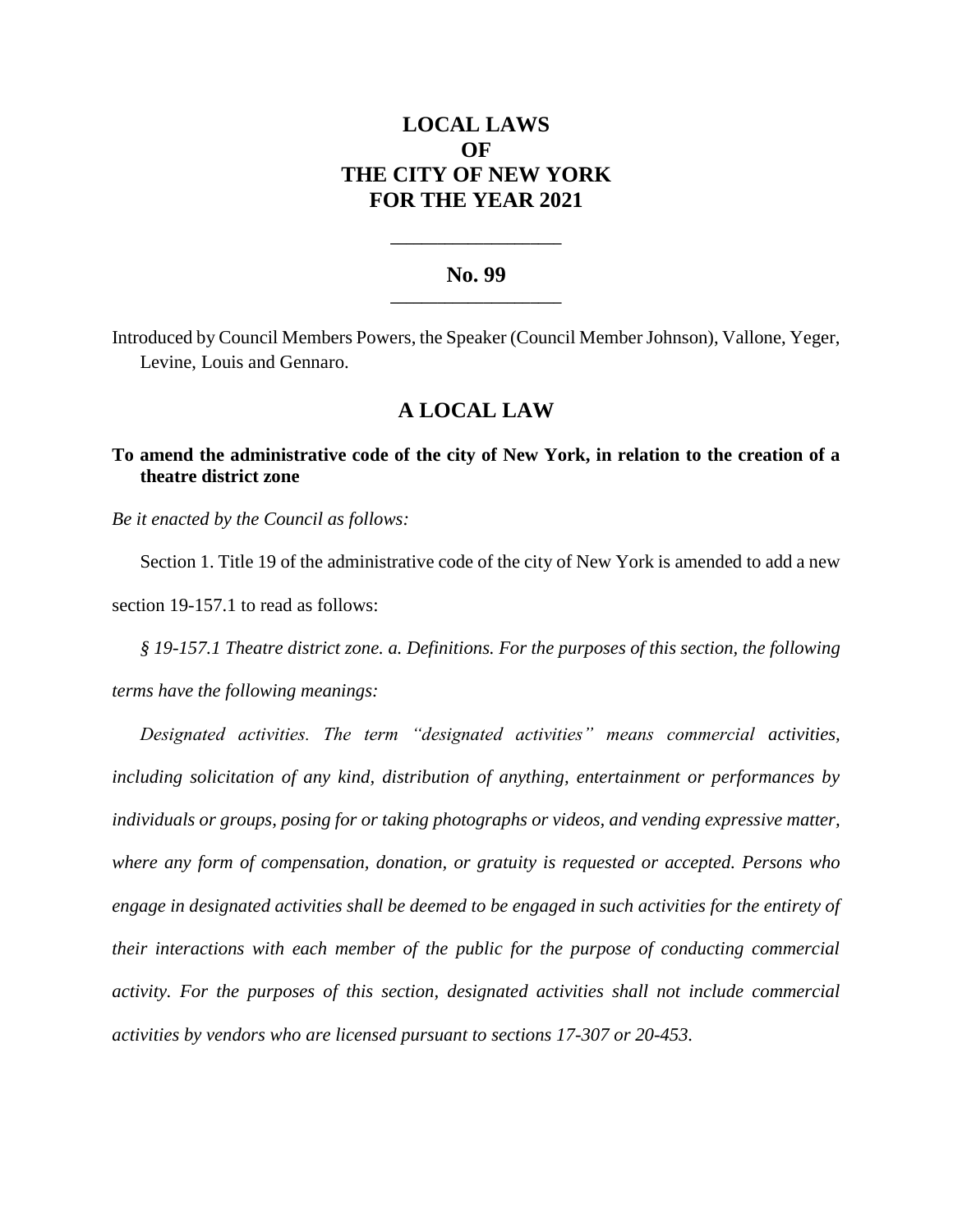*Designated activity zone. The term "designated activity zone" means an area designated as such by the department by signage or markings in which individuals conduct designated activities.* 

*Pedestrian flow zone. The term "pedestrian flow zone" means an area designated as such by the department by signage or markings for the safe and continuous movement of pedestrian traffic.*

*Theatre district zone. The term "theatre district zone" means the areas bounded by (i) the northerly edge of West 50th Street, a line 200 feet west of the westerly edge of the Avenue of the Americas, the southerly edge of West 43rd Street, and a line 100 feet west of the westerly edge Eighth Avenue, and (ii) from the southeast corner of Eighth Avenue and West 43rd Street eastward along the southerly edge of West 43rd Street, to a point 194 feet east of the centerline of Broadway; then south to a point on the southerly edge of West 42nd Street 138 feet east of the centerline of Broadway; then west along the southerly edge of West 42nd Street to Broadway; then south along the eastly edge of Broadway to southeast corner of West 41st Street and Broadway; then west along the southerly edge of West 41st Street to a point 400 feet west of Seventh Avenue; then south to a point 400 feet west of Seventh Avenue on the southerly edge of West 40th Street; then west along the southerly side of West 40th Street the southeast corner of West 40th Street and Eighth Avenue; then north along the eastly edge of Eighth Avenue to the southeast corner of 43rd Street and Eighth Avenue.*

*b. Pedestrian flow zones. The department shall establish pedestrian flow zones within the theatre district zone where necessary to accommodate the demand for pedestrian space. The department shall consider establishing such zones on streets including, but not limited to, West 42nd Street, Seventh Avenue, and Broadway.*